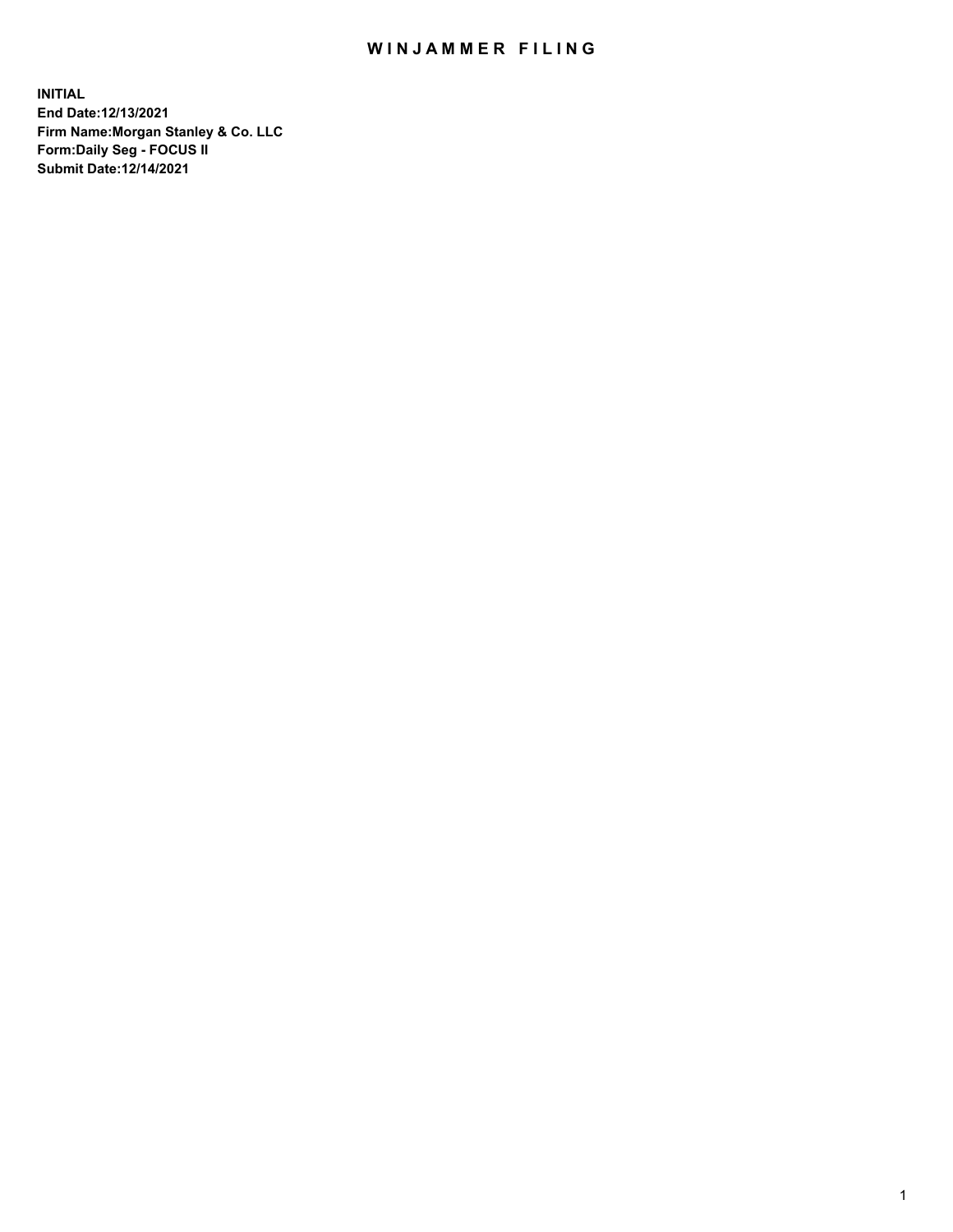**INITIAL End Date:12/13/2021 Firm Name:Morgan Stanley & Co. LLC Form:Daily Seg - FOCUS II Submit Date:12/14/2021 Daily Segregation - Cover Page**

| Name of Company                                                                                                                                                                                                                                                                                                                | Morgan Stanley & Co. LLC                                |
|--------------------------------------------------------------------------------------------------------------------------------------------------------------------------------------------------------------------------------------------------------------------------------------------------------------------------------|---------------------------------------------------------|
| <b>Contact Name</b>                                                                                                                                                                                                                                                                                                            | <b>Ikram Shah</b>                                       |
| <b>Contact Phone Number</b>                                                                                                                                                                                                                                                                                                    | 212-276-0963                                            |
| <b>Contact Email Address</b>                                                                                                                                                                                                                                                                                                   | Ikram.shah@morganstanley.com                            |
| FCM's Customer Segregated Funds Residual Interest Target (choose one):<br>a. Minimum dollar amount: ; or<br>b. Minimum percentage of customer segregated funds required:%; or<br>c. Dollar amount range between: and; or<br>d. Percentage range of customer segregated funds required between: % and %.                        | 235,000,000<br><u>0</u><br>00<br>0 Q                    |
| FCM's Customer Secured Amount Funds Residual Interest Target (choose one):<br>a. Minimum dollar amount: ; or<br>b. Minimum percentage of customer secured funds required:%; or<br>c. Dollar amount range between: and; or<br>d. Percentage range of customer secured funds required between:% and%.                            | 140,000,000<br><u>0</u><br><u>0 0</u><br>0 <sub>0</sub> |
| FCM's Cleared Swaps Customer Collateral Residual Interest Target (choose one):<br>a. Minimum dollar amount: ; or<br>b. Minimum percentage of cleared swaps customer collateral required:% ; or<br>c. Dollar amount range between: and; or<br>d. Percentage range of cleared swaps customer collateral required between:% and%. | 92,000,000<br><u>0</u><br><u>00</u><br>00               |

Attach supporting documents CH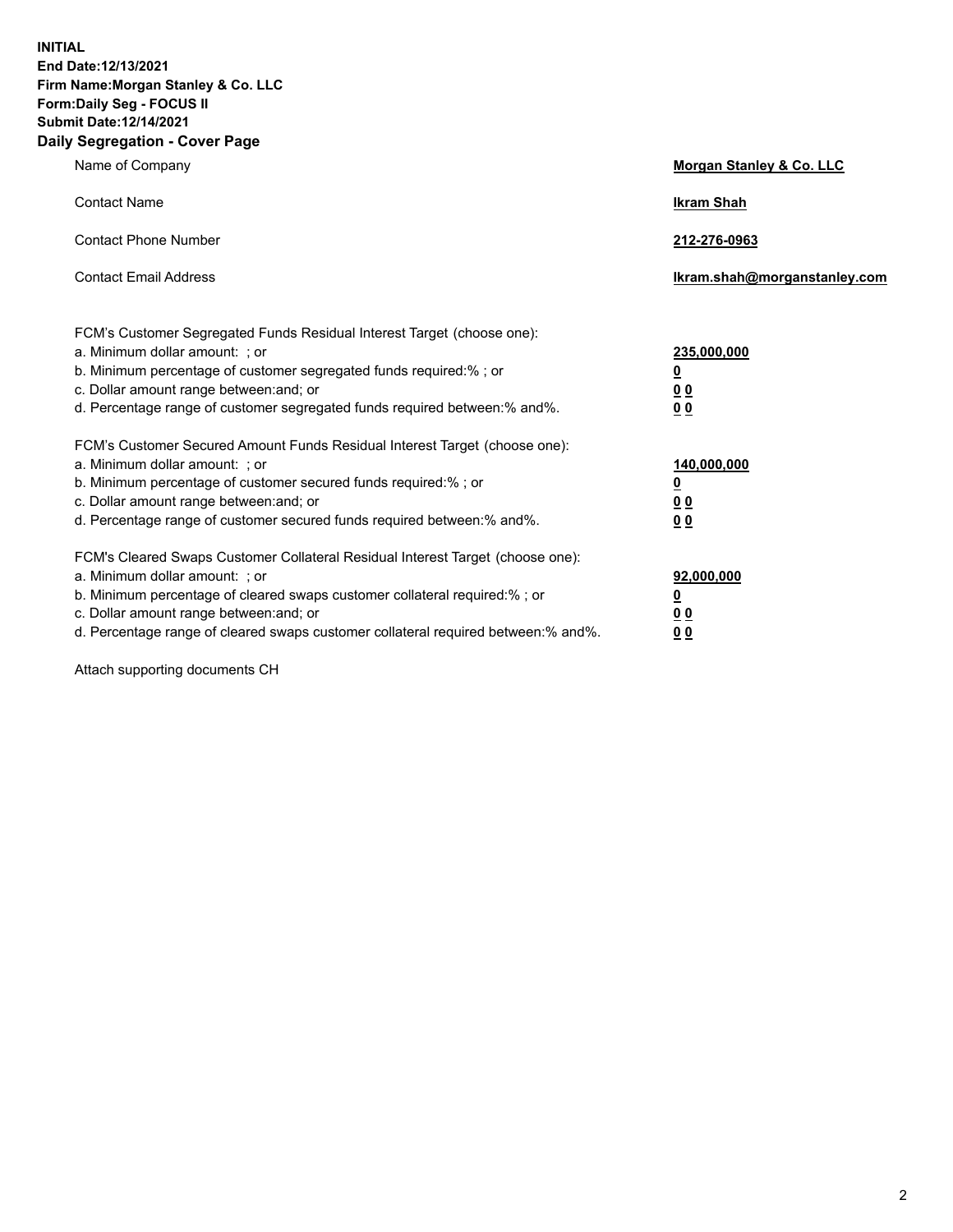## **INITIAL End Date:12/13/2021 Firm Name:Morgan Stanley & Co. LLC Form:Daily Seg - FOCUS II Submit Date:12/14/2021**

## **Daily Segregation - Secured Amounts**

Foreign Futures and Foreign Options Secured Amounts Amount required to be set aside pursuant to law, rule or regulation of a foreign government or a rule of a self-regulatory organization authorized thereunder 1. Net ledger balance - Foreign Futures and Foreign Option Trading - All Customers A. Cash **6,008,185,396** [7315] B. Securities (at market) **1,672,956,572** [7317] 2. Net unrealized profit (loss) in open futures contracts traded on a foreign board of trade **-346,222,144** [7325] 3. Exchange traded options a. Market value of open option contracts purchased on a foreign board of trade **17,079,052** [7335] b. Market value of open contracts granted (sold) on a foreign board of trade **-12,944,707** [7337] 4. Net equity (deficit) (add lines 1. 2. and 3.) **7,339,054,169** [7345] 5. Account liquidating to a deficit and account with a debit balances - gross amount **22,784,259** [7351] Less: amount offset by customer owned securities **-21,945,368** [7352] **838,891** [7354] 6. Amount required to be set aside as the secured amount - Net Liquidating Equity Method (add lines 4 and 5) 7. Greater of amount required to be set aside pursuant to foreign jurisdiction (above) or line 6. FUNDS DEPOSITED IN SEPARATE REGULATION 30.7 ACCOUNTS 1. Cash in banks A. Banks located in the United States **685,856,784** [7500] B. Other banks qualified under Regulation 30.7 **294,970,490** [7520] **980,827,274** 2. Securities A. In safekeeping with banks located in the United States **401,164,503** [7540] B. In safekeeping with other banks qualified under Regulation 30.7 **78,080,881** [7560] **479,245,384** 3. Equities with registered futures commission merchants A. Cash **6,099,073** [7580] B. Securities **0** [7590] C. Unrealized gain (loss) on open futures contracts **-169,607** [7600] D. Value of long option contracts **0** [7610] E. Value of short option contracts **0** [7615] **5,929,466** [7620] 4. Amounts held by clearing organizations of foreign boards of trade A. Cash **0** [7640] B. Securities **0** [7650] C. Amount due to (from) clearing organization - daily variation **0** [7660] D. Value of long option contracts **0** [7670] E. Value of short option contracts **0** [7675] **0** [7680] 5. Amounts held by members of foreign boards of trade A. Cash **5,286,036,990** [7700] B. Securities **1,193,711,189** [7710] C. Unrealized gain (loss) on open futures contracts **-346,052,538** [7720] D. Value of long option contracts **17,079,052** [7730] E. Value of short option contracts **-12,944,707** [7735] **6,137,829,986** 6. Amounts with other depositories designated by a foreign board of trade **0** [7760] 7. Segregated funds on hand **0** [7765] 8. Total funds in separate section 30.7 accounts **7,603,832,110** [7770] 9. Excess (deficiency) Set Aside for Secured Amount (subtract line 7 Secured Statement Page 1 from Line 8)

- 10. Management Target Amount for Excess funds in separate section 30.7 accounts **140,000,000** [7780]
- 11. Excess (deficiency) funds in separate 30.7 accounts over (under) Management Target **123,939,050** [7785]

**0** [7305]

**7,339,893,060** [7355]

## **7,339,893,060** [7360]

[7530]

[7570]

[7740] **263,939,050** [7380]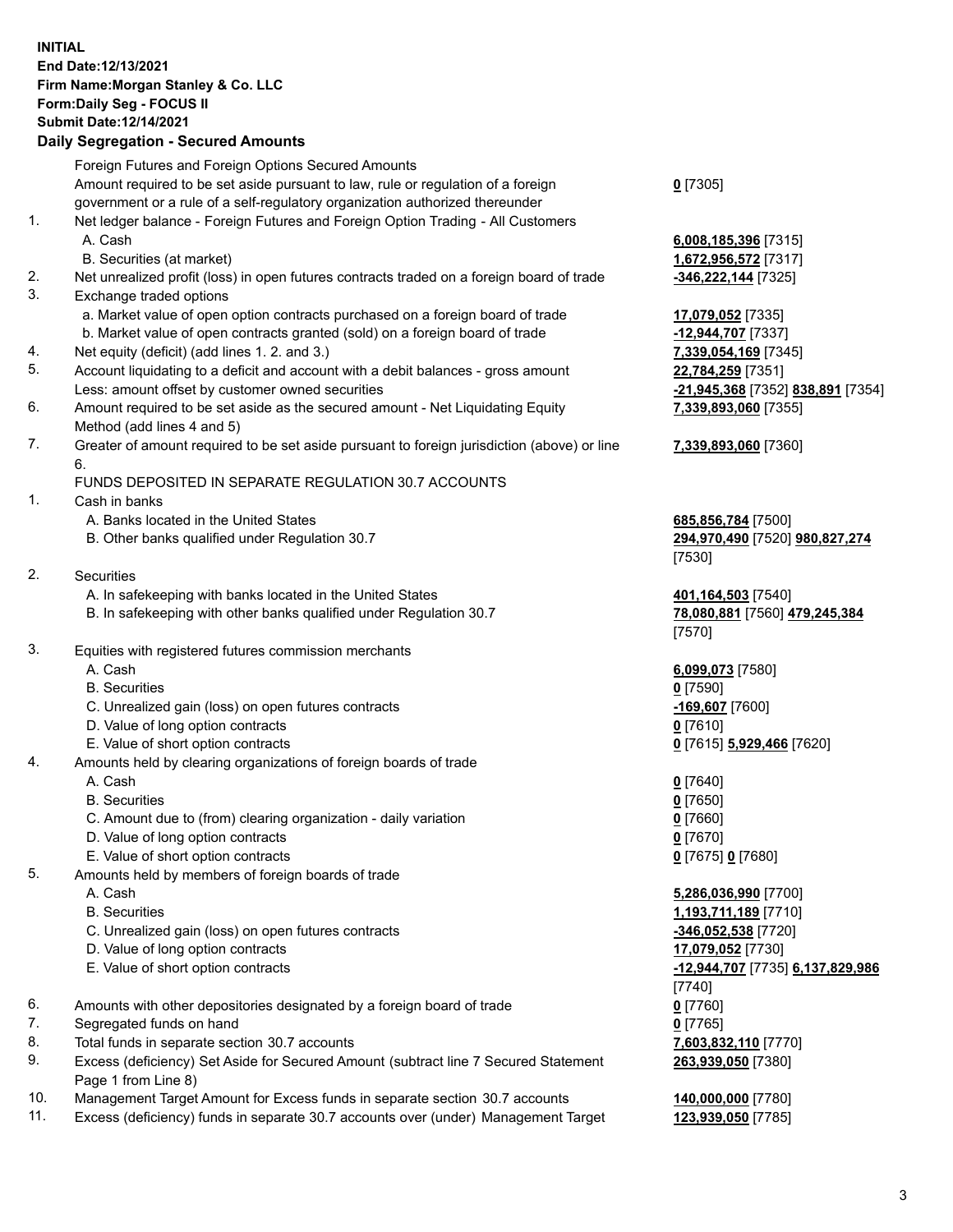**INITIAL End Date:12/13/2021 Firm Name:Morgan Stanley & Co. LLC Form:Daily Seg - FOCUS II Submit Date:12/14/2021 Daily Segregation - Segregation Statement** SEGREGATION REQUIREMENTS(Section 4d(2) of the CEAct) 1. Net ledger balance A. Cash **16,140,302,121** [7010] B. Securities (at market) **7,683,222,685** [7020] 2. Net unrealized profit (loss) in open futures contracts traded on a contract market **806,721,103** [7030] 3. Exchange traded options A. Add market value of open option contracts purchased on a contract market **1,076,623,143** [7032] B. Deduct market value of open option contracts granted (sold) on a contract market **-735,211,689** [7033] 4. Net equity (deficit) (add lines 1, 2 and 3) **24,971,657,363** [7040] 5. Accounts liquidating to a deficit and accounts with debit balances - gross amount **405,993,807** [7045] Less: amount offset by customer securities **-404,793,526** [7047] **1,200,281** [7050] 6. Amount required to be segregated (add lines 4 and 5) **24,972,857,644** [7060] FUNDS IN SEGREGATED ACCOUNTS 7. Deposited in segregated funds bank accounts A. Cash **2,464,882,572** [7070] B. Securities representing investments of customers' funds (at market) **0** [7080] C. Securities held for particular customers or option customers in lieu of cash (at market) **3,359,094,077** [7090] 8. Margins on deposit with derivatives clearing organizations of contract markets A. Cash **14,994,038,834** [7100] B. Securities representing investments of customers' funds (at market) **0** [7110] C. Securities held for particular customers or option customers in lieu of cash (at market) **4,173,680,981** [7120] 9. Net settlement from (to) derivatives clearing organizations of contract markets **-135,485,152** [7130] 10. Exchange traded options A. Value of open long option contracts **1,076,623,143** [7132] B. Value of open short option contracts **-735,211,689** [7133] 11. Net equities with other FCMs A. Net liquidating equity **11,826,334** [7140] B. Securities representing investments of customers' funds (at market) **0** [7160] C. Securities held for particular customers or option customers in lieu of cash (at market) **0** [7170] 12. Segregated funds on hand **150,447,627** [7150] 13. Total amount in segregation (add lines 7 through 12) **25,359,896,727** [7180] 14. Excess (deficiency) funds in segregation (subtract line 6 from line 13) **387,039,083** [7190] 15. Management Target Amount for Excess funds in segregation **235,000,000** [7194]

16. Excess (deficiency) funds in segregation over (under) Management Target Amount Excess

**152,039,083** [7198]